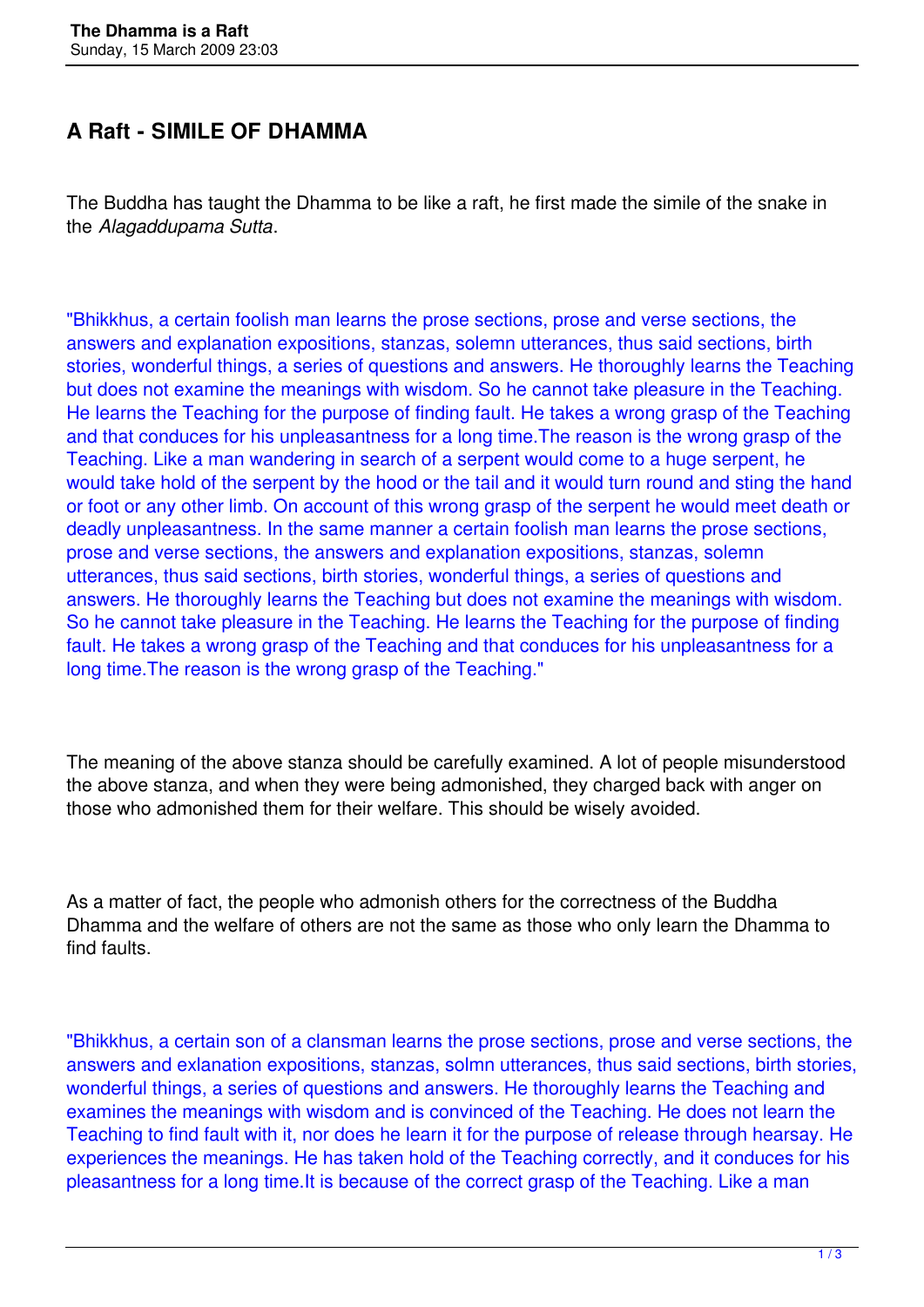wandering in search of a serpent would come to a huge serpent and would take hold of it with a forked stick or hold it by the neck, it may coil round the man's hand or foot or any other limb small or large, yet he would not come to death or deadly unpleasantness, because of the correct hold of the snake. In the same manner, a certain son of a clansman learns the prose sections, prose and verse sections, the answers and exlanation expositions, stanzas, solmn utterances, thus said sections, birth stories, wonderful things, a series of questions and answers. He thoroughly learns the Teaching and examines the meanings with wisdom and is convinced of the Teaching. He does not learn the Teaching to find fault with it, nor does he learn it for the purpose of release through hearsay. He experiences the meanings. He has taken hold of the Teaching correctly, and it conduces for his pleasantness for a long time.It is because of the correct grasp of the Teaching."

As the Buddha taught, one should examine the Dhamma with wisdom so one may experience its meaning and put it to practice. One should not merely hold on to the Dhamma without examination and investigation.

The Buddha further taught,

"Suppose that a man, in the course of traveling along a path, were to come to a great expanse of water, with the near shore dubious & risky, the further shore secure & free from risk, but with neither a ferryboat nor a bridge going from this shore to the other. The thought would occur to him, 'Here is this great expanse of water, with the near shore dubious & risky, the further shore secure & free from risk, but with neither a ferryboat nor a bridge going from this shore to the other. What if I were to gather grass, twigs, branches, & leaves and, having bound them together to make a raft, were to cross over to safety on the other shore in dependence on the raft, making an effort with my hands & feet?' Then the man, having gathered grass, twigs, branches, & leaves, having bound them together to make a raft, would cross over to safety on the other shore in dependence on the raft, making an effort with his hands & feet. Having crossed over to the further shore, he might think, "How useful this raft has been to me! For it was in dependence on this raft that, making an effort with my hands & feet, I have crossed over to safety on the further shore. Why don't I, having hoisted it on my head or carrying on my back, go wherever I like?" What do you think, monks: would the man, in doing that, be doing what should be done with the raft?"

"No, lord."